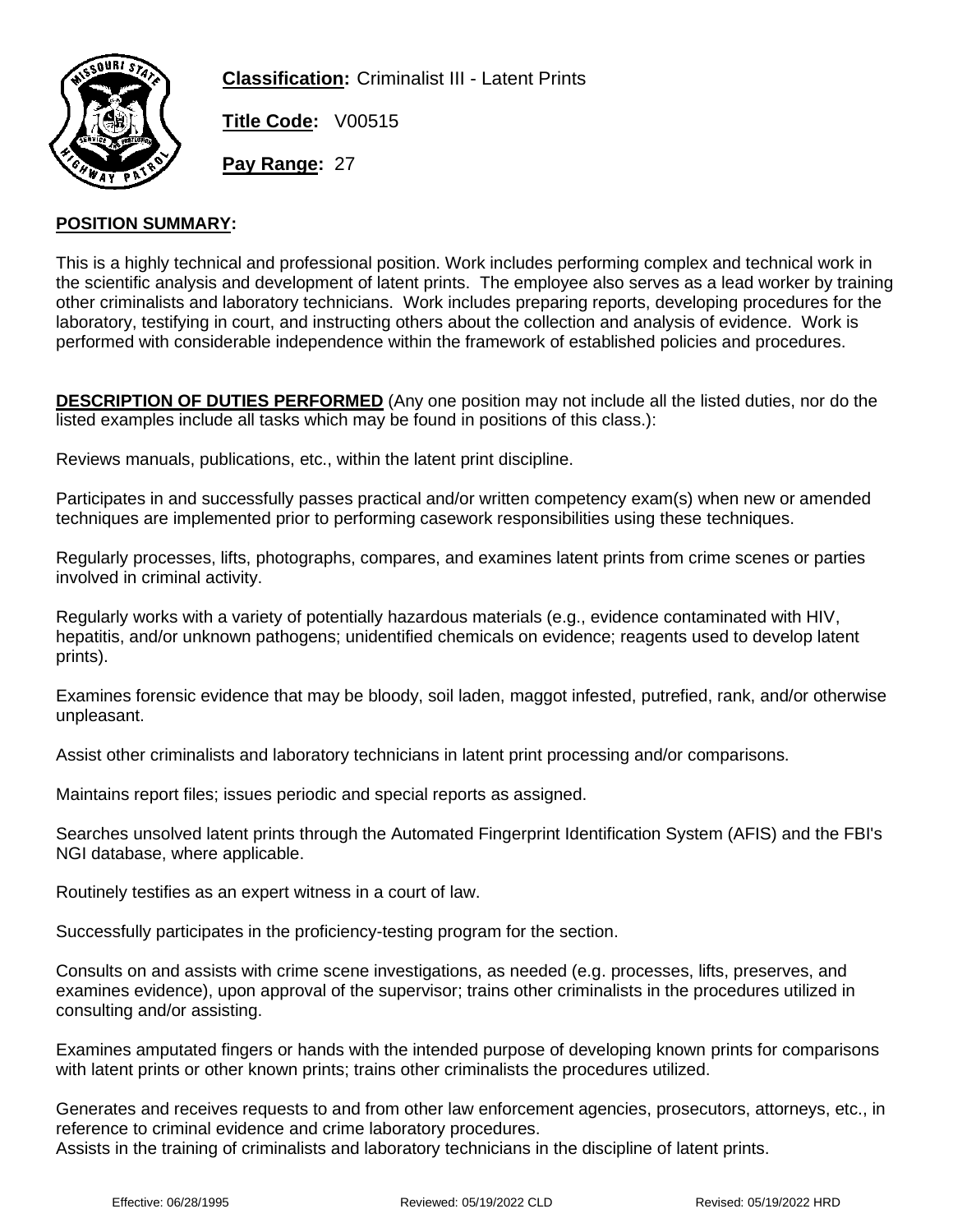# **Classification:** Criminalist III - Latent Prints **Classification:** Page 2

Instructs law enforcement personnel about latent print processing and collection.

Provides recommendations and assists in the development and application of new techniques and methods of efficiency for the section.

Operates standard office equipment (e.g., personal computer, fax machine, telephone, copier, scanner, etc.).

Performs job-related travel, as needed.

Performs other related duties as assigned.

# **REQUIRED KNOWLEDGE, SKILLS, AND ABILITIES:** Ability to read English effectively.

Ability to communicate in English clearly and concisely, both orally and in writing.

Ability to establish and maintain effective working relations with others.

Thorough knowledge and practice of safety rules and procedures.

Ability to properly use laboratory equipment and chemicals.

Thorough knowledge of the laboratory's quality assurance program.

Thorough knowledge of the accreditation compliance criteria established by the ANSI-ASQ National Accreditation Board (ANAB; formerly ASCLD/LAB).

Ability to work with restricted, highly sensitive information in a confidential and professional manner.

Ability to distinguish colors necessary to perform laboratory tests.

Ability to recognize and identify minute details.

Thorough knowledge of the procedures and methods used in the scientific analysis of latent prints.

Ability to maintain membership in various reputable state, national and international forensic science organizations.

Ability to perform work in accordance with prescribed procedures, makes accurate observations of test results, and prepare accurate records and reports.

Ability to assist other criminalists and laboratory technicians in latent print processing and/or comparison.

Ability to gather, assemble, correlate, and analyze facts to be incorporated into a report of laboratory work and tests.

Thorough knowledge of both the impact other sections' analysis can have on latent print exams and the impact latent print exams can have on other sections' analysis (e.g. DNA).

Ability to work with unpleasant items (e.g., amputated fingers and hands, maggot infested evidence, etc.) in the performance of job duties.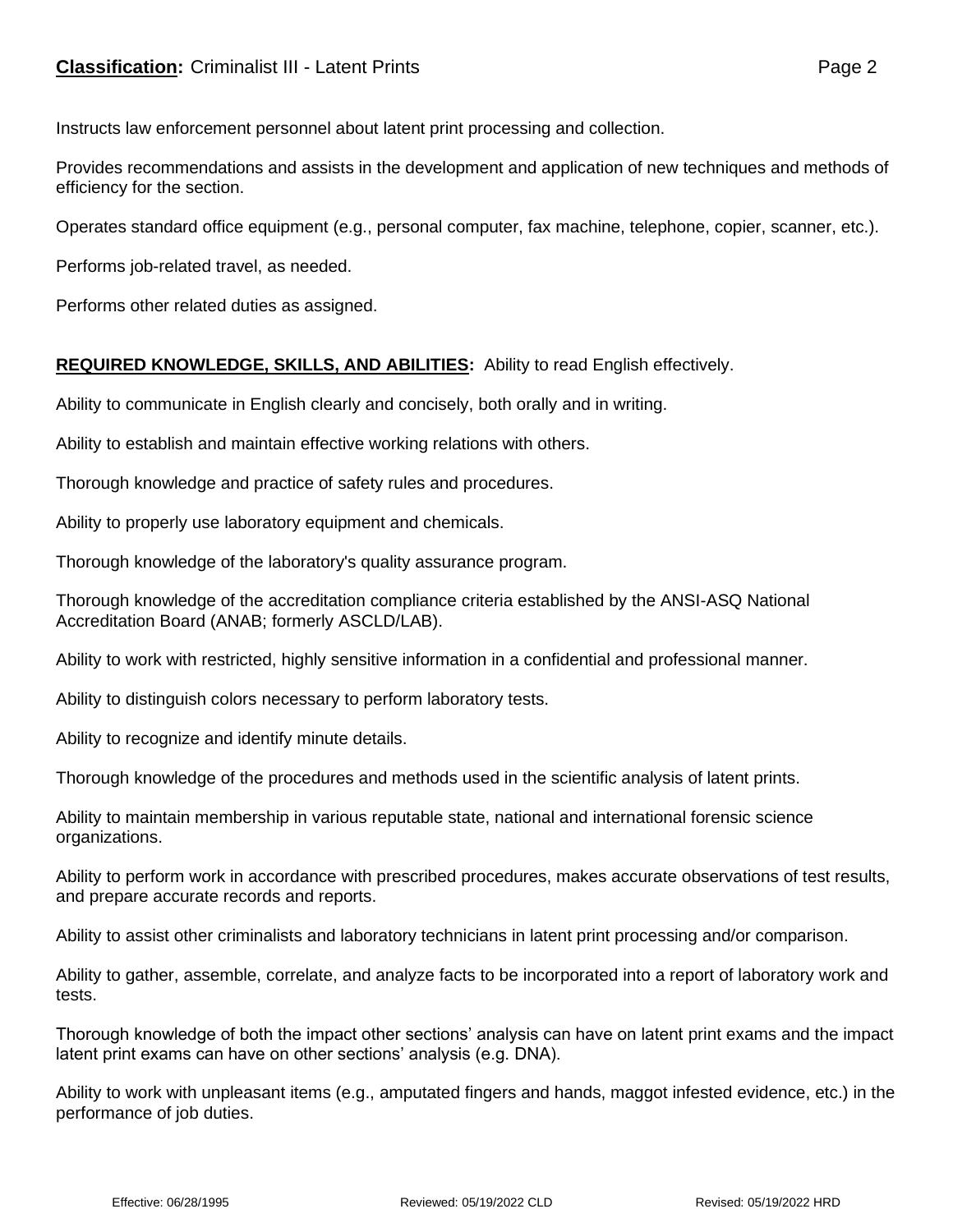# **Classification:** Criminalist III - Latent Prints **Page 3** Page 3

Ability to work with material that may be of a sexual nature relating to criminal activity (e.g., written material, photographs, and/or verbal language, etc.).

Ability to properly utilize photography digital imaging software (e.g. Adobe Photoshop and Foray).

Thorough knowledge of the MSHP AFIS system and FBI NGI software.

Thorough knowledge of the preparation of evidence for presentation in court.

Ability to compile and prepare information for presentation (e.g. mock trials, courtroom testimony, depositions, meetings and/or training courses).

Ability to maintain composure while under cross-examination regarding personal and scientific qualifications and defend findings of fact in court.

Ability to serve as a lead worker by helping to train criminalists and laboratory technicians.

Ability to transport tools, equipment, and evidence, when needed.

Ability to stand for extended periods and lift moderate loads (30 pounds).

Ability to perform job-related travel (e.g., appearing in court, conducting crime scene investigations and attending training meetings, seminars, etc.).

Ability to work hours as assigned.

Possess or ability to obtain a valid Missouri Driver license.

**MINIMUM EXPERIENCE AND EDUCATION REQUIRED** (The following represents the minimum qualifications used to accept applicants, provided that equivalent substitution may be permitted in case of deficiencies in either experience or education.):

Possess a baccalaureate degree from an accredited college or university with, at minimum, twenty-four hours of science, technology, engineering, or mathematics coursework. Both overall academic record and applicable job experience will be factors for consideration; however, prior job experience or certification credentials will not replace the minimum academic requirement.

AND

Possess at least two years experience as a Criminalist II - Latent Prints or comparable experience.

Preference will be given to applicants possessing a natural or physical science degree, biology and/or chemistry coursework, previous latent print comparison and/or processing experience, and/or certification by the International Association for Identification in Latent Prints.

### **NECESSARY SPECIAL REQUIREMENTS:**

Must obtain MULES certification within one year of appointment.

Must obtain AFIS certification within two years of appointment, where applicable.

Must provide a DNA sample to be used only for forensic identification as required at the time of appointment.